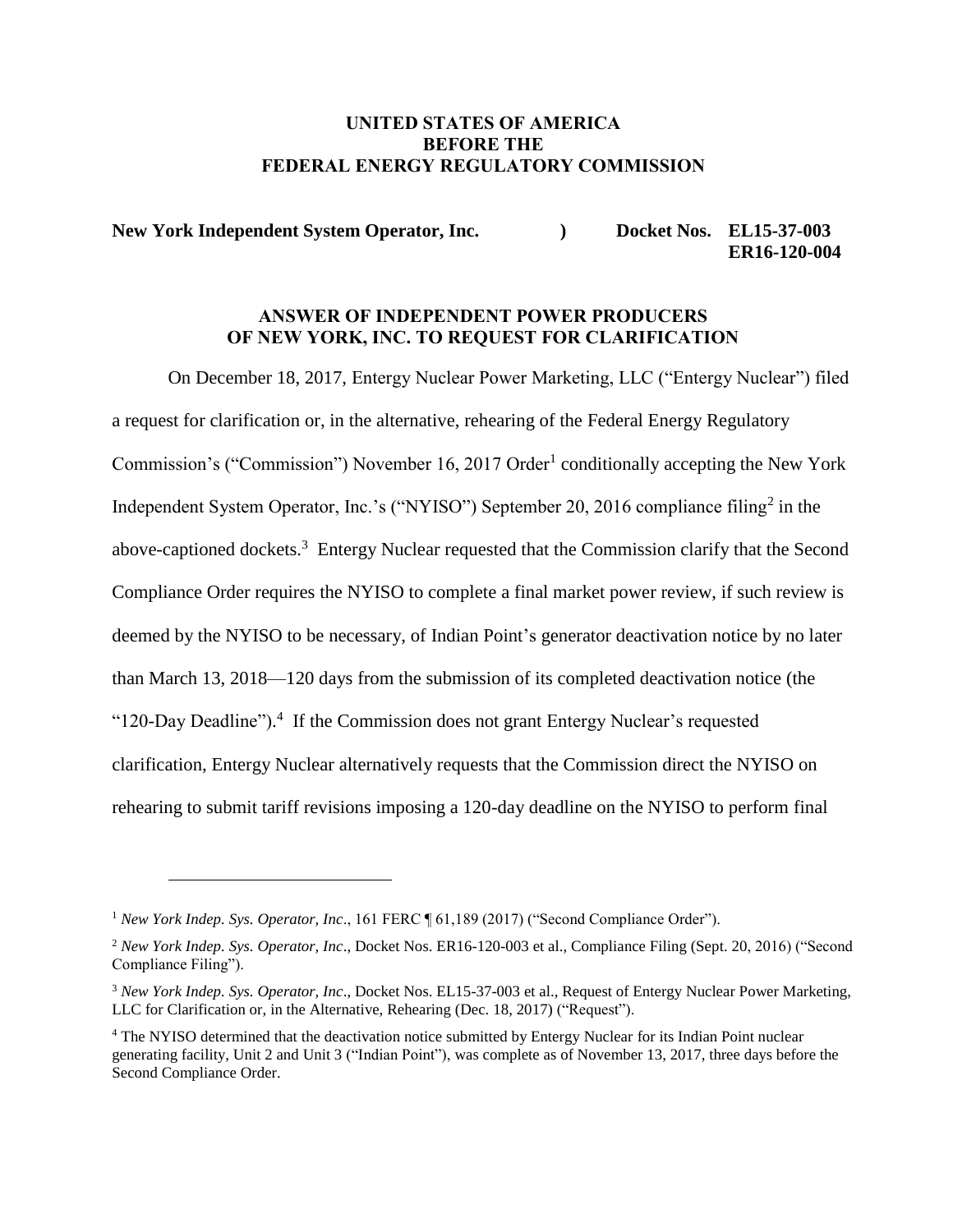market power assessments of deactivation notices and to make such revisions effective October 20, 2015.

Pursuant to Rule 213 of the Commission's Rules of Practice and Procedure, Independent Power Producers of New York, Inc. ("IPPNY") hereby answers Entergy Nuclear's clarification request. To the extent necessary, IPPNY also moves to answer Entergy Nuclear's rehearing request and its clarification request.<sup>5</sup> In light of the fact that the Indian Point generator deactivation process is well underway, the Commission should expeditiously issue an order granting Entergy Nuclear's clarification request that the NYISO must perform its final market power assessment with respect to Indian Point's deactivation notice by no later than March 13, 2018. To provide certainty to the generator industry in New York and avoid future disputes, the Commission should clarify that the 120-day deadline for the NYISO to perform a final market power assessment applies to all generator deactivation notices effective October 20, 2015.

<sup>&</sup>lt;sup>5</sup> Rule 213(a)(2), 18 C.F.R. § 385.213(a)(2), states that "[a]n answer may not be made to . . . a request for rehearing, unless otherwise ordered by the decisional authority." Rule  $213(a)(3)$ , 18 C.F.R. § 385.213(a)(3), states, however, that "[a]n answer may be made to any [other] pleading" not prohibited under Rule 213(a)(2). Energy Nuclear's request for clarification seeks affirmative relief in the form of confirmation of certain Commission determinations in the Second Compliance Order, not reversal of a specific ruling made therein. Therefore, it falls within the "other pleading" category to which answers are expressly permitted under Rule 213 of the Commission's Rules of Practice and Procedure. The Commission has permitted answers under similar circumstances*. See, e.g.*, *Transcontinental Gas Pipe Line Corp*., 127 FERC ¶ 61,122 at P 14 (2009); *Columbia Gas Transmission*, 126 FERC ¶ 61,213 at P 8 (2009); *PJM Interconnection, L.L.C.*, 126 FERC ¶ 61,030 at P 12 (2009). The Commission should also accept IPPNY's answer to the clarification and rehearing requests because it will lead to a more accurate and complete record and will assist the Commission in its decision-making process. *See, e.g.*, *Midcontinent Indep. Sys. Operator, Inc.*, 161 FERC ¶ 61,137 (2017); *Midcontinent Indep. Sys. Operator, Inc.*, 149 FERC ¶ 61,099 (2014); *Texas Eastern Transmission LP et al.*, 130 FERC ¶ 61,111 (2010).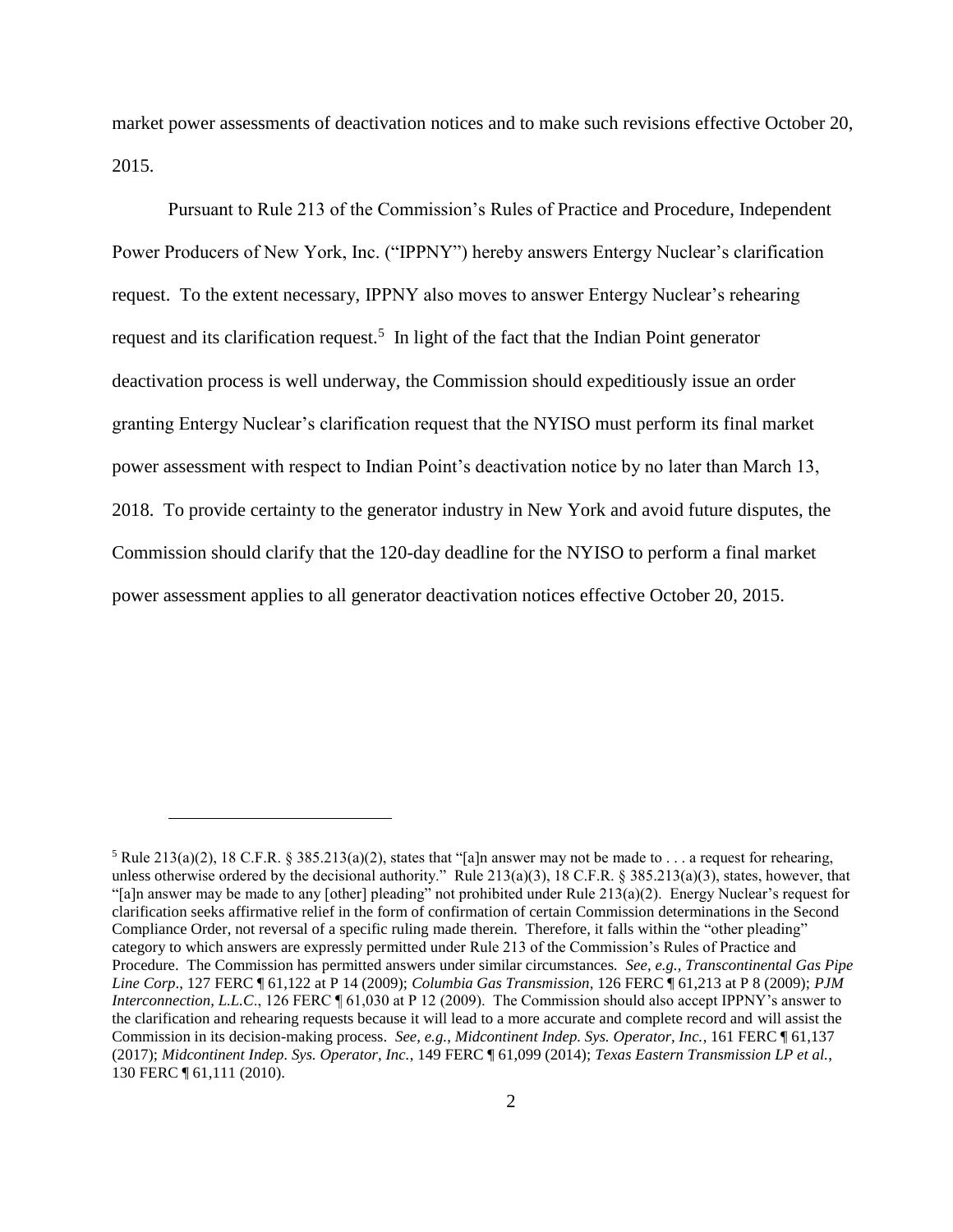### **I.** THE COMMISSION SHOULD RULE THAT THE NYISO IS REQUIRED TO PERFORM THE FINAL MARKET POWER ASSESSMENT WITH RESPECT TO THE INDIAN POINT DEACTIVATION NOTICE BY MARCH 13, 2018.

In its initial order in Docket No. EL15-37, issued on February 19, 2015, the Commission directed the NYISO to establish provisions governing the deactivation process for generators in New York and the retention of and compensation to generators that wish to deactivate but are required to provide service to maintain reliability, commonly referred to as "reliability must run" ("RMR") service.<sup>6</sup> In response to the RMR Order, the NYISO filed, on October 19, 2015, a proposed process that would require a generator seeking to deactivate to provide the NYISO with 365-days' prior notice.<sup>7</sup> The NYISO proposed detailed information requirements and a series of deadlines by which it would process generator deactivation notices between the date that the deactivation notice is filed and 365 days from the date the NYISO determines the notice is complete. Among other deadlines, the NYISO proposed in its filing letter that it would complete market power assessments for generators in Mitigated Capacity Zones within the first 120 days from the date of the completed deactivation notice.<sup>8</sup>

In its answer to protests of the NYISO's First Compliance Filing, which challenged the 365-day notice period, the NYISO defended the market power assessment aspect of its proposed notice period as critical for both the NYISO and the generators seeking to deactivate their facilities, emphasizing that "[t]his analysis must be performed at the start of the process to provide transparency regarding potential penalties that the Generator could be subject to if it were to

<sup>6</sup> *New York Indep. Sys. Operator, Inc*., 150 FERC ¶ 61,116 (2015) ("RMR Order").

<sup>7</sup> *New York Indep. Sys. Operator, Inc*., Docket Nos. ER16-120-000 et al., Compliance Filing (Oct. 19, 2015), at 7 ("First Compliance Filing").

<sup>8</sup> *See id*. at 16.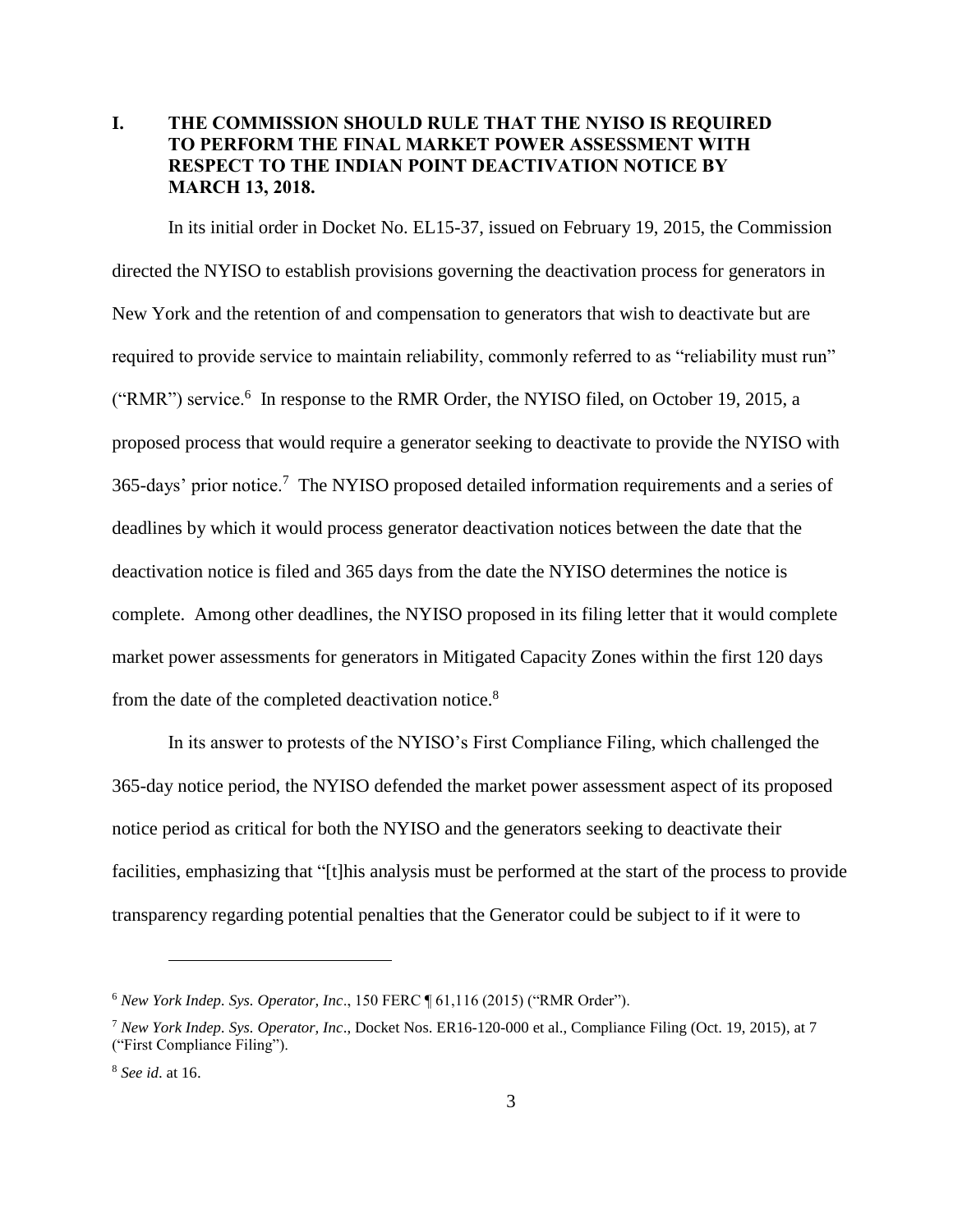deactivate and to enable the NYISO to address any market power concerns."<sup>9</sup> Thus, the NYISO established that it would perform this analysis to determine whether a Generator's proposed deactivation "raises market power concerns or constitutes conduct inconsistent with competitive behavior promptly following a Generator's submission of its completed Generator Deactivation Notice."<sup>10</sup> In its order on the First Compliance Filing, the Commission accepted the NYISO's proposed market power assessment review deadlines, effective October 20, 2015.<sup>11</sup>

Prior to filing its Second Compliance Filing, the NYISO requested that the Commission clarify how it should process deactivation notices.<sup>12</sup> Specifically, in light of the October 20, 2015 effective date, the NYISO asked the Commission to rule that the NYISO must apply, *inter alia*, the 90-day deadline and the 120-day deadline to its reliability assessment and any necessary market power assessments, respectively, consistent with the process proposed in its Initial Compliance Filing and accepted by the Commission in the Initial Compliance Order (the "Interim Process").<sup>13</sup> Thereafter, in its Second Compliance Order, the Commission accepted the NYISO's proposed generator deactivation process without modifying the deadlines accepted in the Initial Compliance

 $\overline{a}$ 

<sup>13</sup> *Id.* at 15–16.

<sup>9</sup> *New York Indep. Sys. Operator, Inc*., Docket Nos. ER16-120-000 et al., Request for Leave to Answer and Answer of New York Independent System Operator, Inc. (Dec. 21, 2015) at 27 & n.86 (further stating that the NYISO's willingness to revise its tariff to allow a generator to deactivate earlier if its reliability assessment identified no system needs was "one more reason the NYISO will need a Generator's information at the start of the process") ("December 21, 2015 Answer").

<sup>10</sup> *Id*. at 27.

<sup>11</sup> *New York Indep. Sys. Operator, Inc*., 155 FERC ¶ 61,076 (2016) ("Initial Compliance Order"). While the Commission rejected the NYISO's proposed 365-day notice period in its Initial Compliance Filing because the Commission required the generator deactivation process to be separated from the NYISO's gap solution process in its tariff, the Commission accepted the information and other requirements placed on generators, finding that they were "consistent with NYISO's responsibility to monitor its markets and competitive behavior," and further established that aspects of the Initial Compliance Order that the Commission did not discuss in its order were also accepted. *Id*. at PP 15, 64.

<sup>12</sup> *New York Indep. Sys. Operator, Inc*., Docket Nos. ER16-120 et al., Request for Rehearing and Clarification of the New York Independent System Operator, Inc. (May 23, 2016) ("NYISO Clarification Request").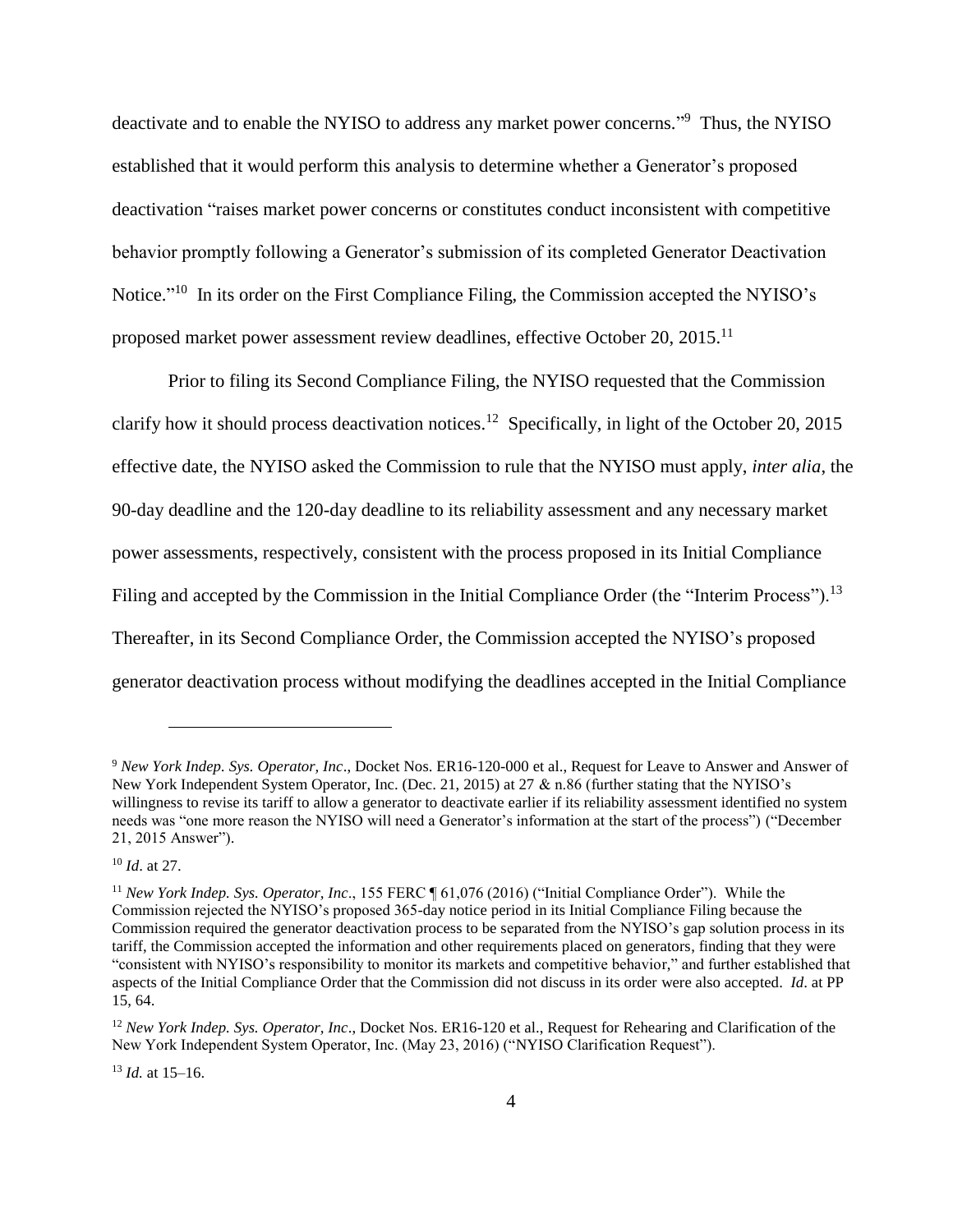Order.<sup>14</sup> While stating that its determinations rendered the NYISO's request for clarification moot, the Commission nevertheless further ruled that the "NYISO's proposed [I]nterim [P]rocess is appropriate."<sup>15</sup>

As Entergy Nuclear stated in its Request, it filed its Request out of an abundance of caution because, upon review of the NYISO tariff, it was discovered the 120-Day Deadline is not codified therein. At this stage, the NYISO has issued its reliability assessment for the Indian Point Generator Deactivation Notice, confirming there are no reliability needs for Indian Point's continued operation.<sup>16</sup> Thus, the market power assessment, which the NYISO established to the Commission in its December 21, 2015 Answer is a component of the deactivation process that must be completed within the first 120-day period to provide transparency and certainty, is the only remaining aspect of the NYISO's analysis, if deemed necessary. As demonstrated above and in Entergy Nuclear's Request, the Commission should expeditiously clarify that, based on the Commission's determinations in its Compliance Orders as further supported by its ruling in the Second Compliance Order granting the NYISO's requested clarification concerning the Interim Process, the NYISO must complete the final market power assessment for Indian Point by March 13, 2018.

<sup>14</sup> *See generally* Second Compliance Order.

<sup>15</sup> *Id*. at P 103.

<sup>16</sup> The NYISO completed the reliability assessment prior to the end of the 90-day period. *See* Generator Deactivation Assessment: Indian Point Energy Center, NYISO (Dec. 13, 2017),

http://www.nyiso.com/public/webdocs/media\_room/press\_releases/2017/Child-Indian-Point-Energy-Center-Retirement-Analysis/Indian\_Point\_Generator\_Deactivation\_Assessment\_2017-12-13.pdf.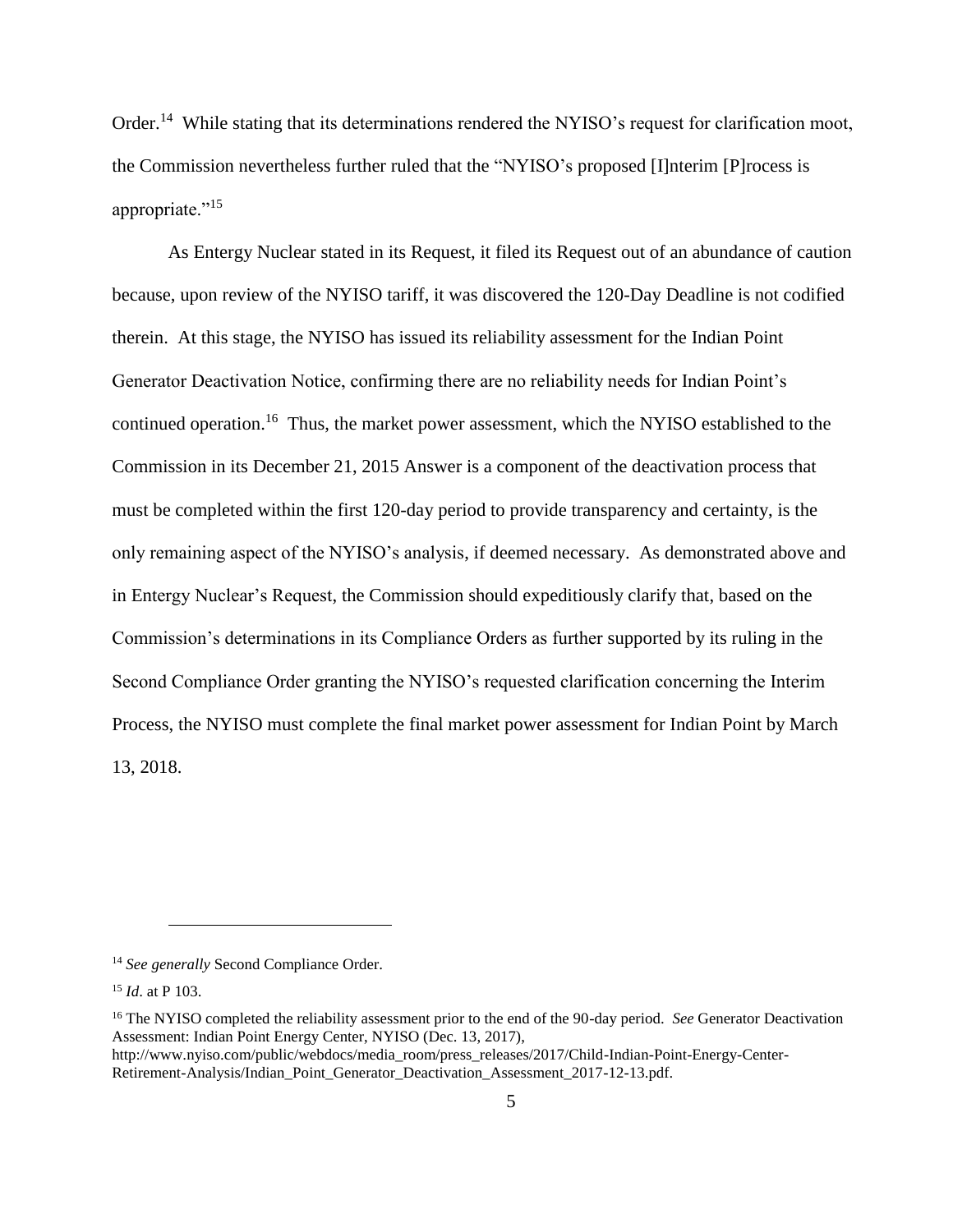## **II.** THE COMMISSION SHOULD RULE THAT THE NYISO MUST PERFORM A FINAL MARKET POWER ASSESSMENT WITH RESPECT TO ALL GENERATOR DEACTIVATION NOTICES FOR GENERATORS IN MITIGATED CAPACITY ZONES BY THE 120-DAY DEADLINE.

As discussed in Point I and in Entergy's Nuclear's Request, the Indian Point deactivation notice was deemed complete prior to the issuance of the Second Compliance Order and is clearly subject to the NYISO's proposed Interim Process that the Commission determined in its Second Compliance Order to be "appropriate." The Commission could certainly grant Entergy Nuclear's Request on this ground alone. However, doing so would overlook the fact the Commission also accepted the 120-day deadline in its Compliance Orders for the NYISO's market power assessments of generators in Mitigated Capacity Zones and would leave uncertain the NYISO's treatment of other deactivation notices notwithstanding the October 20, 2015 effective date set in the Compliance Orders. The NYISO would have no deadline to complete any necessary market power assessments for these deactivation notices short of the 365-day outside date to complete the generator deactivation process itself. This result indisputably would be contrary to the fundamental purpose of the Commission's RMR Order, which was to provide certainty for resources with respect to the rules governing deactivation to ensure the reliable and efficient operation of the grid and the market. $17$ 

Without a clear deadline on when the NYISO must perform the final market power assessment, a generator owner will have difficulty planning when its generator will be able to deactivate. While a generator owner could deactivate its generator once the NYISO has

<sup>&</sup>lt;sup>17</sup> RMR Order at P 3 ("The uncertainty created for resources by the lack of clear tariff provisions has the potential to exacerbate the very concerns an RMR service is meant to address – ensuring the continued reliable and efficient operation of the grid, and of NYISO's markets.").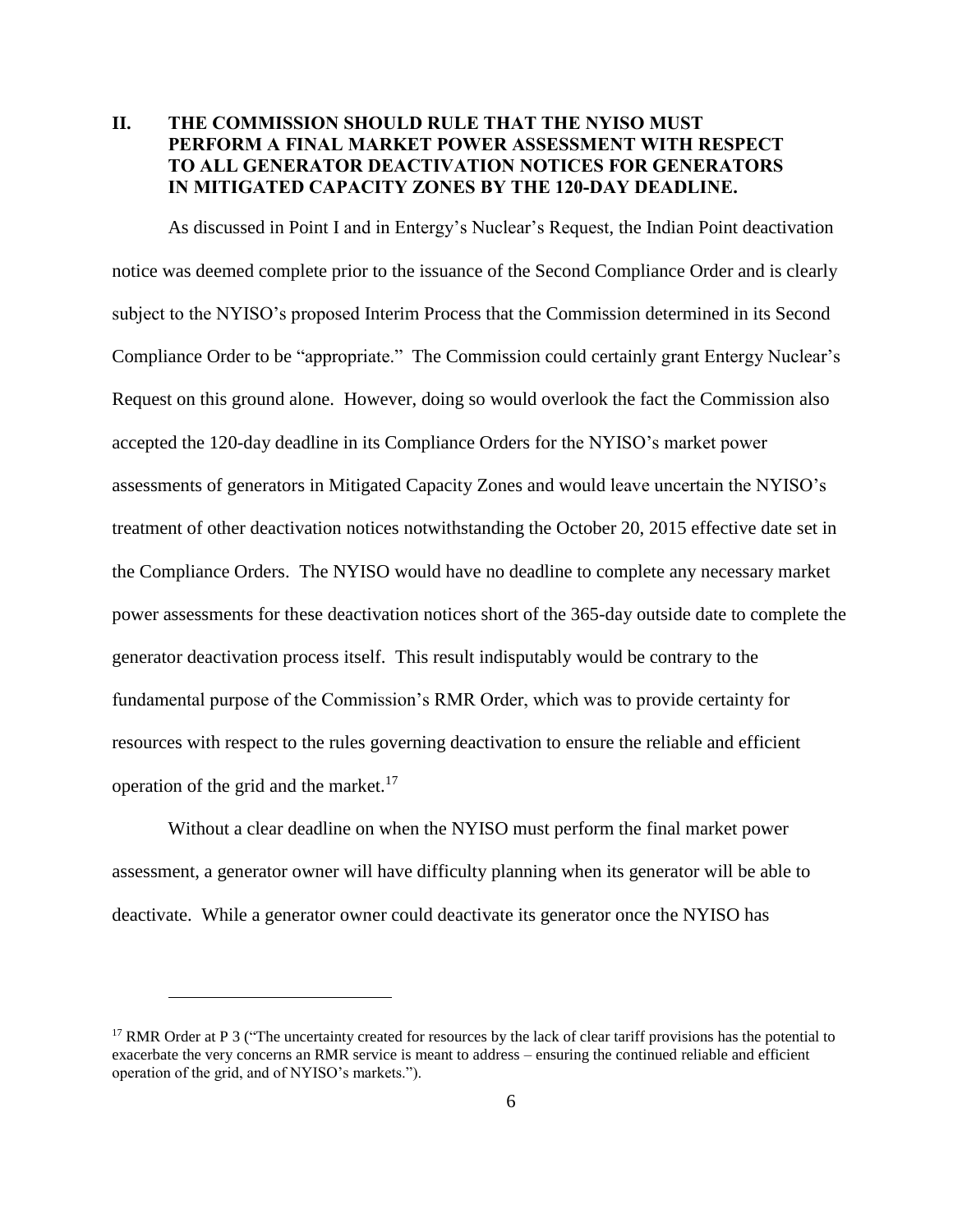determined that it is not needed to maintain reliability and the NYISO has completed its administrative processes, a generator owner may be unlikely to risk deactivating prior to receiving a statement from the NYISO that its deactivation is not an exercise of market power subject to penalties. The NYISO's completion of the final market power assessment may effectively operate as a bar on a generator's deactivation, which is entirely contrary to the Commission's goal that generator owners know with certainty when they can deactivate their resources.

Moreover, the NYISO agreed that there should not be uncertainty with respect to the completion of the market power assessment. The NYISO itself established that the market power assessment must be performed within the first 120 days from the deactivation notice to ensure that generators can reasonably assess their exposure to potential penalties and the NYISO can address any market power concerns. The NYISO assured the Commission that it had the capability to complete the assessment in the first four months after receiving a completed generator deactivation notice, "which is why it proposed [this time frame] in the first place."<sup>18</sup> The NYISO should be held to its assurance.

Thus, the Commission should clarify that it accepted the NYISO's proposed 120-Day Deadline to perform the final market power assessment for deactivating generators in Mitigated Capacity Zones in its Compliance Orders effective October 20, 2015 and that such deadline shall apply to all deactivation notices filed thereafter. In the alternative, the Commission should grant Entergy Nuclear's request for rehearing and rule that the NYISO's tariff is unjust and unreasonable unless it includes a 120-Day Deadline and direct the NYISO to modify its tariff accordingly.

<sup>18</sup> NYISO Clarification Request at 15.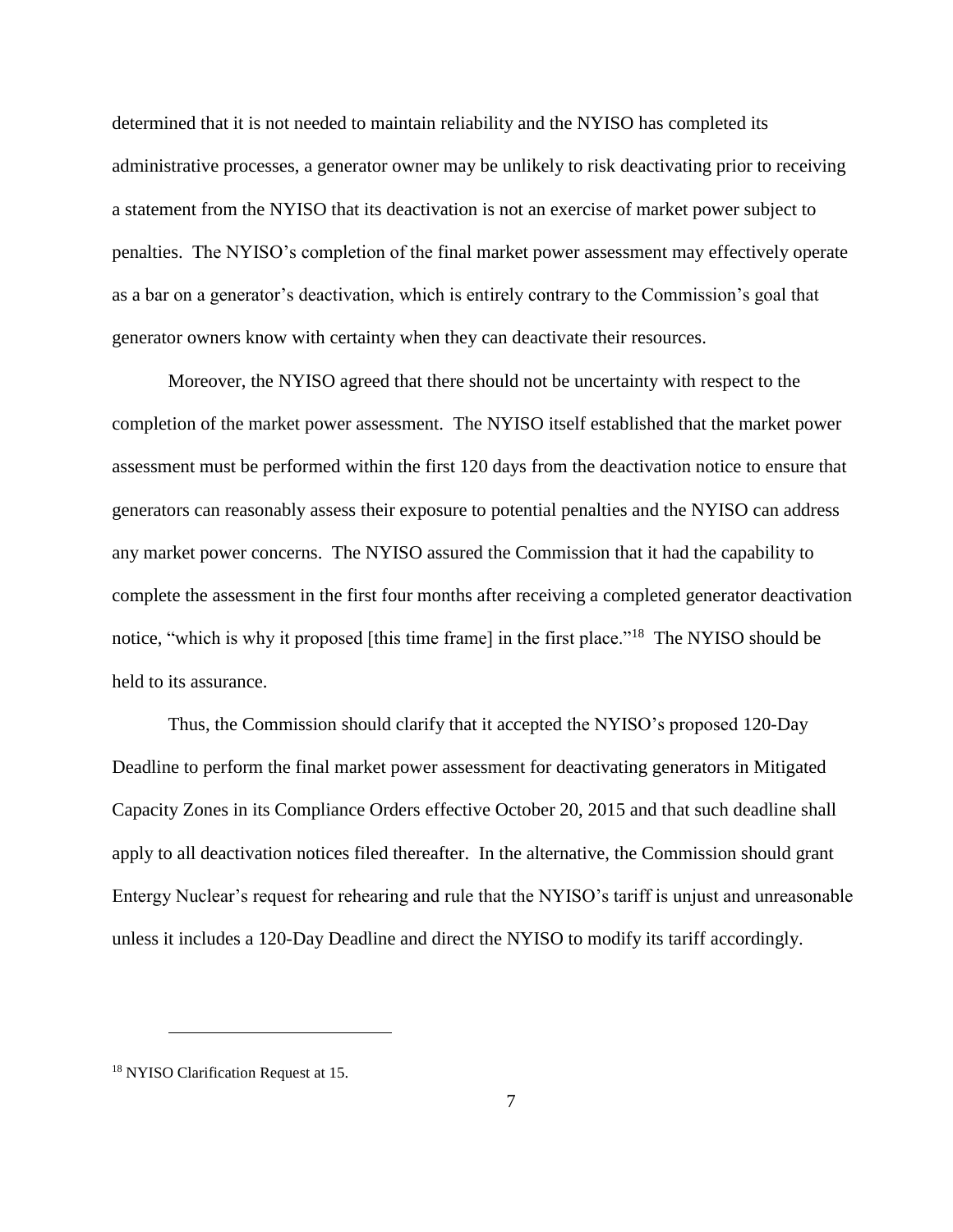### **III. CONCLUSION**

For the foregoing reasons, the Commission should issue an order expeditiously granting Entergy Nuclear's clarification request that the NYISO must perform the final market power assessment with respect to Indian Point's Generator Deactivation Notice by no later than March 13, 2018. The Commission should also rule that the 120-Day Deadline for the NYISO to perform a final market power assessment applies to all generator deactivation notices submitted to the NYISO effective October 20, 2015.

Dated: January 2, 2018

Respectfully submitted,

*David B. Johnson* David B. Johnson Read and Laniado, LLP Attorneys for Independent Power Producers of New York, Inc. 25 Eagle Street Albany, New York 12207 Telephone: 518-465-9313 Email: dbj@readlaniado.com